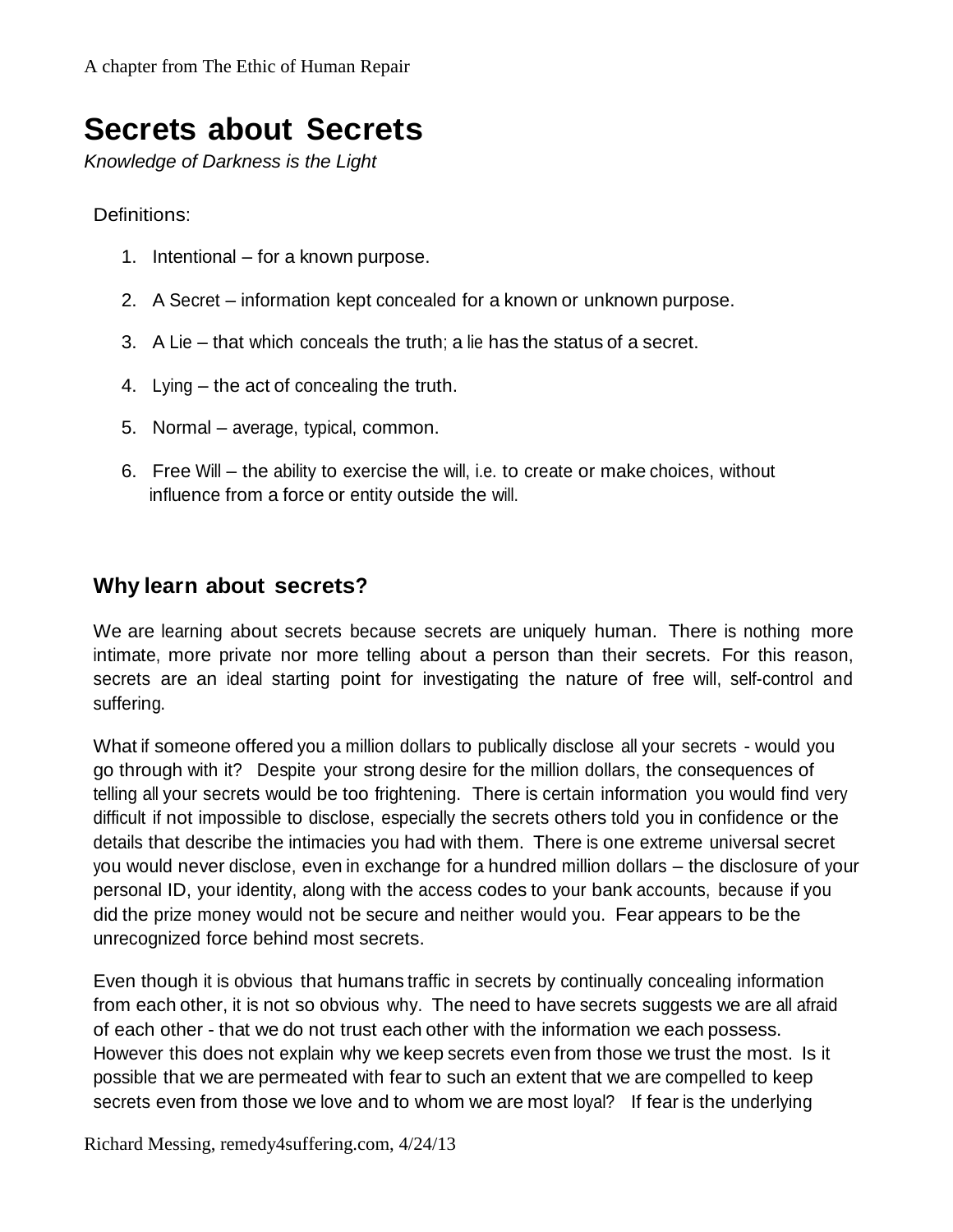#### A chapter from The Ethic of Human Repair

motivation for a secret, then the secret is not an act of free will because no one freely chooses fear - fear comes upon us automatically, uninvited. This suggests that a fear-based secret is disguised as an act of free will, giving the illusion of self-control even though the opposite is true. What is the risk in believing we freely choose our secrets if it isn't true? The epitome of selfcontrol is the ability to exercise your will freely, to create and make choices without being influenced by forces outside your will. The opposite is the puppet pitfall, when one lacks selfcontrol but doesn't know it, who believes they are choosing freely when in reality they are under the influence of unconscious hidden forces. A person is not fully in control of themselves to the extent they are unable to exercise their will freely, free of influences, whether they know it or not. Such is the case with secrets that are driven by fear, an emotion a person never wants nor freely chooses, with one exception - the fear of G-d, which is always freely chosen by definition.

Being out of control is bad enough. Far worse is to not know when you are out of control like a puppet. Before the sufferer realizes their personal problem is chronic, they hope they have the problem under control until recurring failures, frustration, discouragement, depression, hopelessness, loss of confidence, etc., convince them otherwise. After every attempt to solve their problem fails, a rational person eventually concludes that something imperceptible, concealed as in a secret, must be controlling them. Like a spy whose defeat depends on the disclosure of its secret identity, a chronic personal problem is resolved when the identity of its origin is no longer a secret, no longer concealed from its victim, at which point self-control is restored.

Because we bring secrets into and out of existence by decree with a simple internal speech act requiring no skill or resource, it appears as though we have complete self-control when we create, keep or tell a secret. We never suspect that what we say to ourselves, such as when we tell ourselves to keep something secret, is under the control of anything other than ourselves. If it can be shown that the human condition forces us to keep secrets, this would prove that a secret is not always an act of our free will. If a secret is not an act of free will, then what we say to ourselves is not always under our complete control contrary to common belief. The implication of such a widely held misconception is no less than monumental. Is it possible that humanity has been ignorant of something so fundamental to human nature as secrets? Perhaps we should not be so surprised how little we know about ourselves given the ubiquity of human suffering the world endures and how profoundly inept we are at eradicating it.

Before attempting to understand the hidden forces that influence what we say to ourselves, in particular our secrets, it must be shown that secrets are forced upon us, that in order to have a normal life a person must keep secrets - that there is no choice in this matter. Toward that end, the following proof will show that,

## **A normal person is forced to keep secrets.**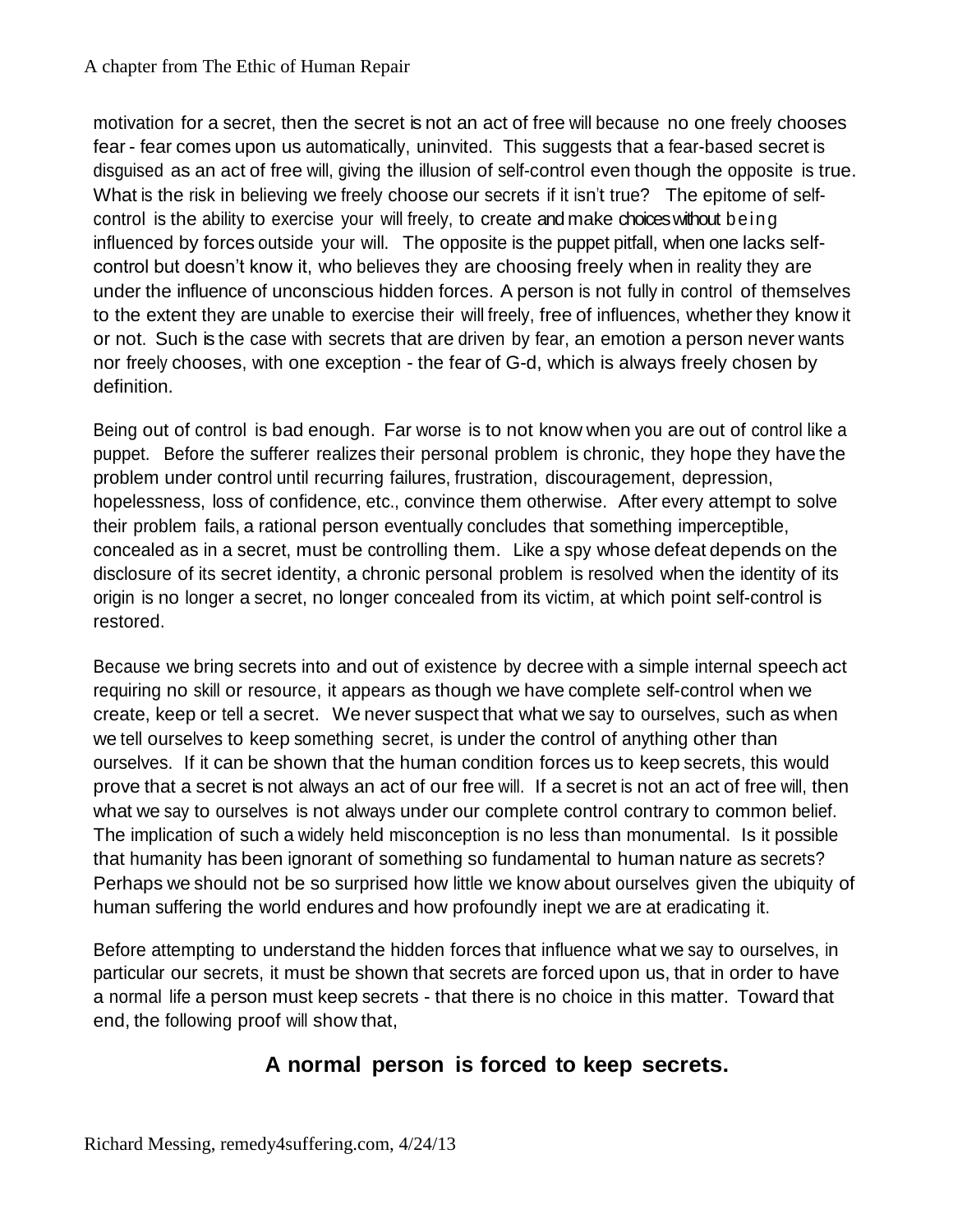We begin the proof by testing the authenticity of a person who claims to no longer keep secrets and attempt to show why such authenticity is virtually impossible to attain. To test the truthfulness of such a person, think up the most universally kept secret, then ask them to disclose it to you. If they are unable to disclose this secret, then they are not truly a person who does not keep secrets.

What is the most universally kept secret? It should be obvious but it isn't. Which secret came to your mind first? If it was not the following secret, then the secret that just came to your mind may be more important to you than your own physical survival. The most universally kept secret is:

### **the name of your bank, your bank accounts and the access codes**

### **to your bank accounts.**

If someone insists they do not keep secrets, then when asked for their ID and bank account information they must disclose it. It goes without saying, they certainly can't keep secret their no-secret status. Once their no-secret status becomes public knowledge, it would only be a matter of time before a criminal asks for their ID in order to pilfer their bank accounts. Inevitably, a person who refuses to keep secrets in today's world will lose their freedom. They will end up either homeless, confined to a mental hospital or dependent on a loved one, all of which are abnormal living conditions, proving we have no choice but to keep secrets in order to live a normal life.

Since a person is forced to have secrets to live normally, it must be true that not all secrets are acts of free will; therefore we are not always in full control of what we say to ourselves, contrary to common belief. To free ourselves of these controlling forces, we must investigate their nature so that we can observe, oppose and ultimately defeat them.

The following dialogue between a psychiatrist and patient provides further insight into the forces that underlie secrets. The dialogue will also show that the logic of secrets argues for the existence of the human unconscious. This insight is the gate through which one must pass to fully appreciate the following principle:

#### **The course of a human life is determined either by a hidden self-fulfilling prophecy or its defeat through the exercise of free will.**

After the dialogue, we will begin learning how and why the unconscious strives to control the free will through unintentional acts analogous to idolatry, in its effort to survive in a hard and dangerous world.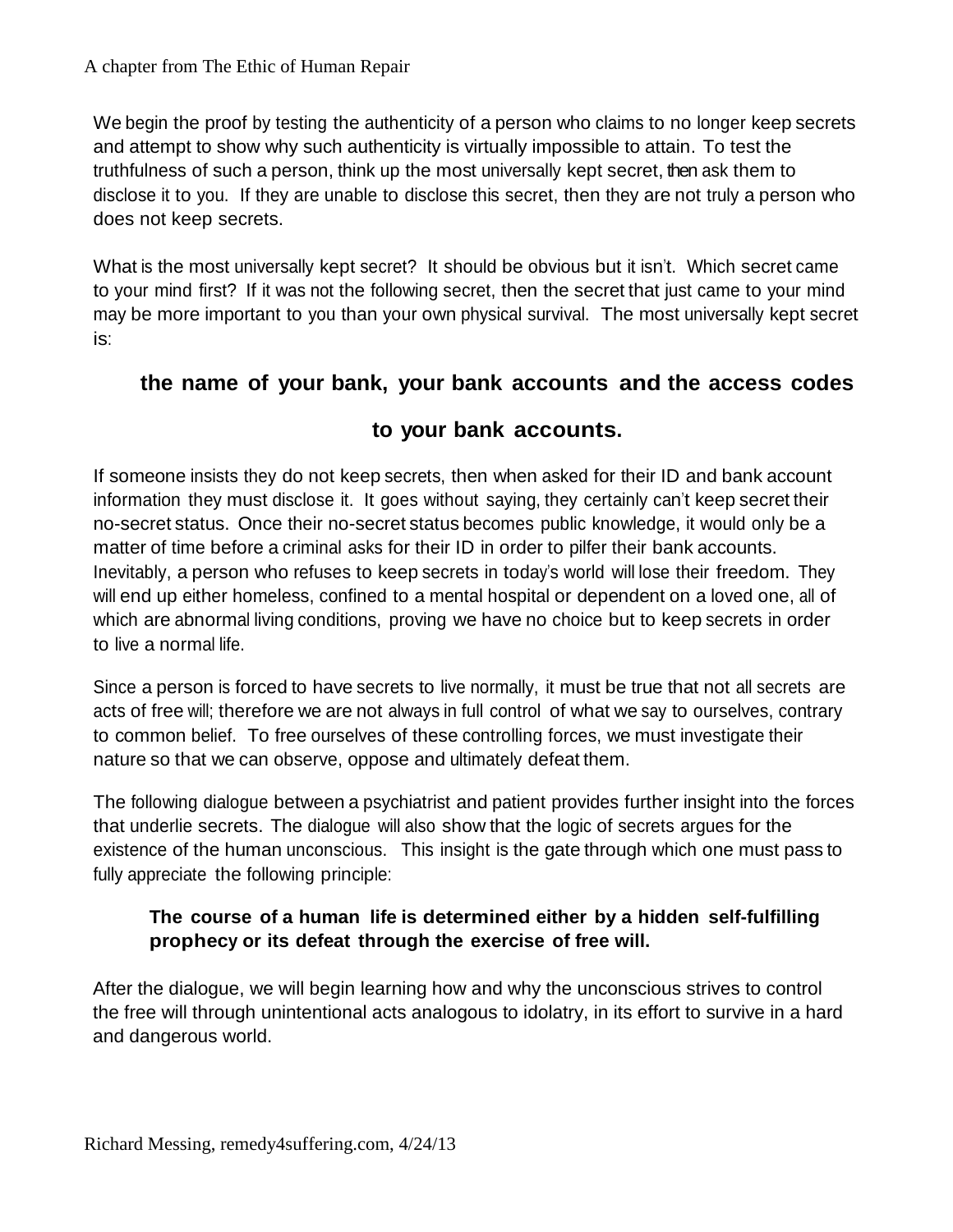# **Philosophical Counseling**

## **Session #1**

Dr – Psychiatrist

Pr = Patient who refuses to keep secrets

Dr: Do you know why you are being forced to live in this psychiatric hospital?

Pr: Yes. People think I'm self-destructive because I refuse to keep secrets.

Dr: What happened?

Pr: A stranger found out I don't keep secrets then asked me for my ID and the access codes to my bank accounts. He stole all my money. Doctor, does this mean I'm crazy?

Dr: No, you're not necessarily crazy, but I do think you are very confused and don't know it. If you continue not to keep secrets, you will never live a normal life because criminals, whose business depends on being secretive, will steal everything you own especially your identity. The safest place for you to remain is in the hospital until you realize you must keep secrets. Until then, I will not release you.

Was there a time when you did keep secrets like everyone else?

Pr: Yes.

Dr: What made you decide not to keep secrets anymore?

Pr: I was a very wealthy person. I was able to buy anything I wanted. Eventually I realized what I wanted more than anything was to simply live in a world where people trusted each other; to live in a world where I don't have to be afraid of other people. I came to the conclusion that there is no worthier ideal, so I decided to devote the rest of my life trying to bring such a world into existence.

Dr: What a wonderful and noble cause! But why does this mean you can't keep secrets anymore?

Pr: Early one morning as I was waking-up, it occurred to me that if such a world existed, if everyone could be trusted, people should have no reason to keep secrets from each other.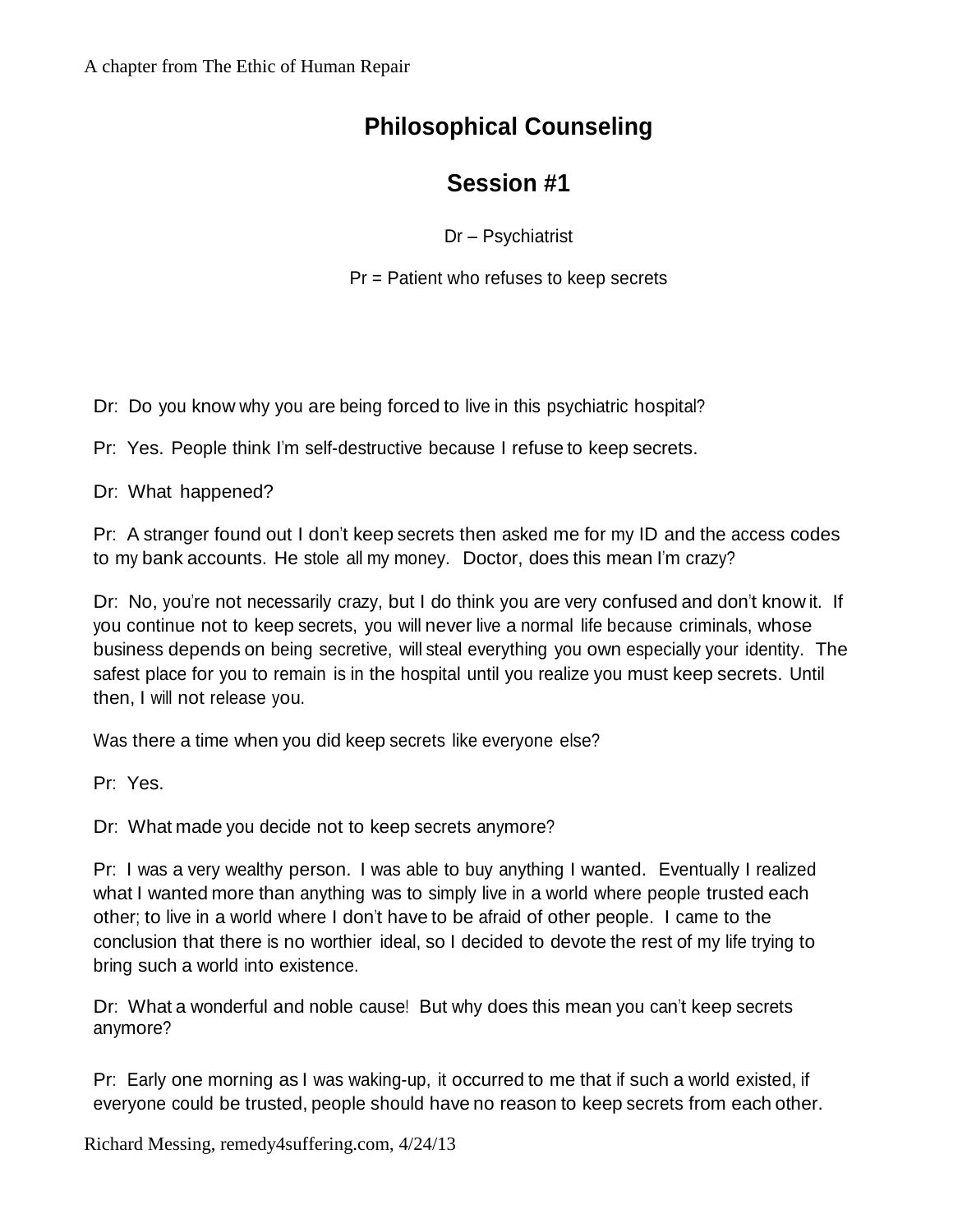Why hide anything from someone who is loyal to you? That's when I decided to stop keeping secrets, and by doing so I hope to get some insight into why the world is so disloyal. To understand anything fully, one must also understand it's opposite.

Dr: What happened after you made that decision?

Pr: I immediately realized I was keeping other peoples' secrets, secrets they told me in confidence. I had to tell my friends and family I was no longer keeping their secrets secret, because had I not told them, I would have been keeping that fact a secret – I hate hypocrisy. As you can imagine, many of them became angry with me and some even threatened me. I thought they would be a little easier on me when I told them the humanitarian reason for my decision, but they didn't care about that at all. I lost several friends and was ostracized by some of my closest relatives.

Dr: The irony is, in your sincere attempt to create a more trustful world, you caused others to no longer trust you. I hope you can begin to see that refusing to keep secrets in a world where everyone keeps secrets is very problematic. You need to see the folly of your own actions.

Pr: I must admit I didn't thoroughly consider the potential risks and ramifications that might arise. I didn't fully appreciate the extent people use secrets to create and maintain their relationships.

Dr: Unless you understand the paradoxical nature of secrets, you won't understand how people function, especially yourself. To the extent a person lacks knowledge about human nature, at least to that extent they will lack knowledge about themselves and everyone else. It's no wonder so many people don't get along. You lost almost everything. Hopefully, you are open to learning from your mistakes so you can improve your chances of accomplishing your noble mission. It behooves everyone to make learning about human nature their highest priority.

Pr: I'm open to learning but I'm not yet sure I made a mistake. I see how my decision to not keep secrets landed me in this mental institution; however, I'm not sure being here is a bad thing or the result of a mistake. There may be something very important I need to learn by being here. Maybe it is good that this happened to me. Maybe everything is ultimately for the good.

I still maintain that the world can function without secrets, assuming we were all loyal to each other? I admit this is hard to imagine given how little loyalty there is in the world today. I believe we all know in our hearts the goodness of loyalty, and the shame knowing we are not as loyal to each other as we ought to be.

Dr: I agree in theory that if everyone was loyal, the world could function without secrets. I think if we investigate the nature of secrets, we may come to understand more deeply the origin and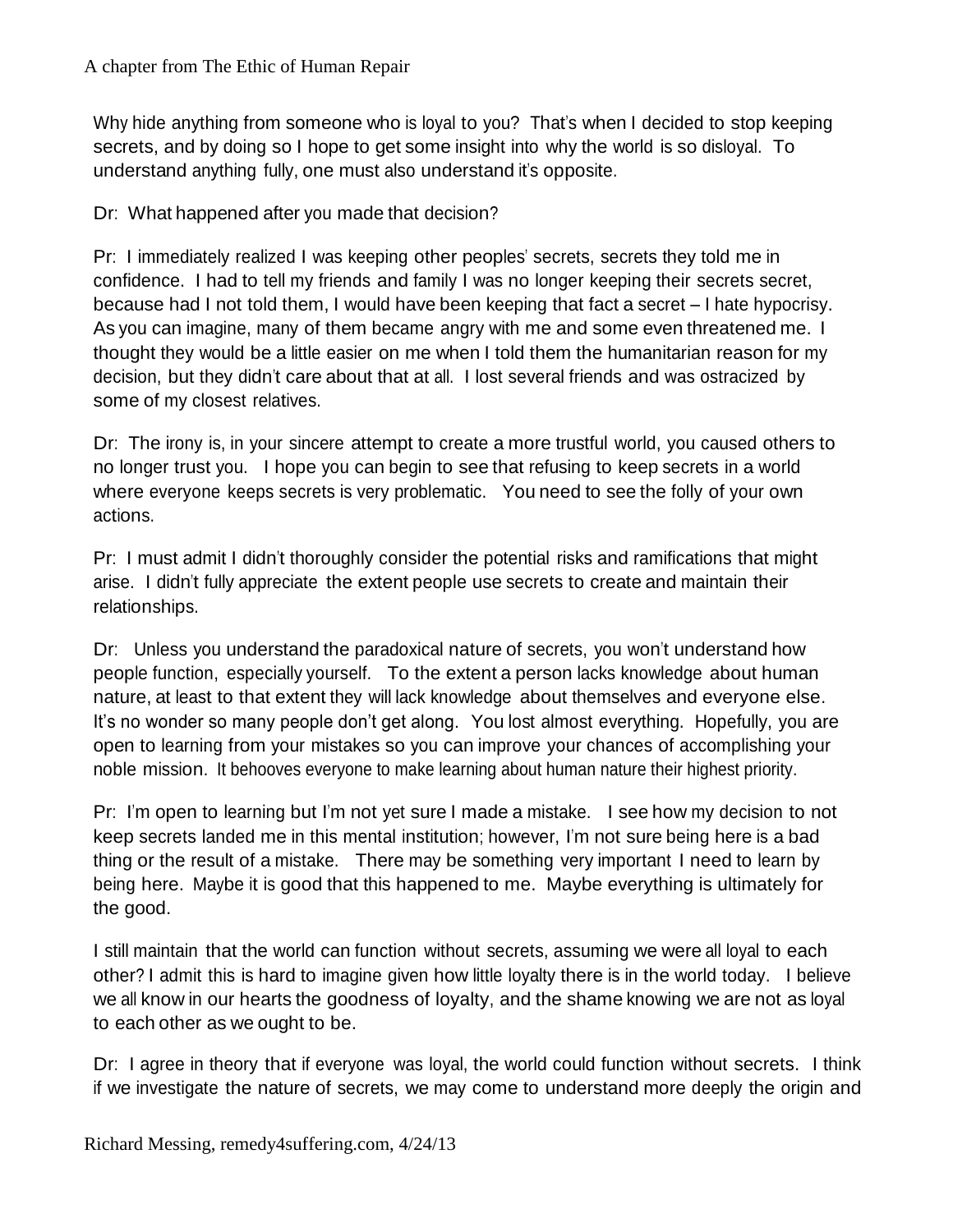purpose of the dark forces that compel us to have secrets, especially secrets that are driven by fear.

Pr: What do you think I need to know about secrets I don't already know?

Dr: Let's look a little deeper into how people use secrets. Telling a secret is a private act of disclosure and concealment that creates trust. When people tell each other their secrets for the first time, trust enters instantly. Secrets are profound because they summon so many human virtues such as courage, loyalty, confidence, vulnerability, intimacy, privacy and most important, honor.

Pr: I never gave it that much thought.

Dr: Most people don't.

Telling a secret in confidence makes both people feel more secure. This can occur only if the giver of the secret has the courage to trust the receiver. When telling a secret, the giver voluntarily submits to the will of the receiver - a self-imposed act of subordination that places the receiver in a position of power over the giver. The receiver's power to disclose the secret against the giver's will, implicitly deters the giver from becoming disloyal, thereby making the receiver more confident. In return for this gift of confidence, the receiver secures the human bond by agreeing to keep the secret, "it shall go no further", establishing mutual trust, confidence and loyalty.

Pr: I guess that's why sometimes I feel a bit naked when I disclose a secret to someone for the first time. It's like undressing in front of a new potential lover, looking forward to a warm loving embrace, while at the same time being exposed to the potential pain of rejection or even worse, disloyalty. I can see how telling someone a secret is an intimate act, requiring the strength to be vulnerable.

Dr: People yearn for intimacy. Our naked bodies are secrets we conceal with clothing. It takes courage to unclothe a secret especially the first time with a new person. Someone must have the courage to make the first move for a loyal and intimate relationship to emerge.

Did you ever notice that the words loyalty and royalty have the same root?

Pr: No.

Dr: These words are very closely related. The virtues of royalty are summoned when a secret is used to secure a human bond. Royalty derives its power from the reciprocal loyalty that the crown and their loyal subjects share. The job of royalty is to protect and nurture the kingdom in return for the praise, honor and loyalty of their people, who make the kingdom secure for all by submitting to the will of the crown. When this circular power of mutual loyalty breaks down, the royals are dethroned in spirit and eventually from office, overthrown by a new and more popular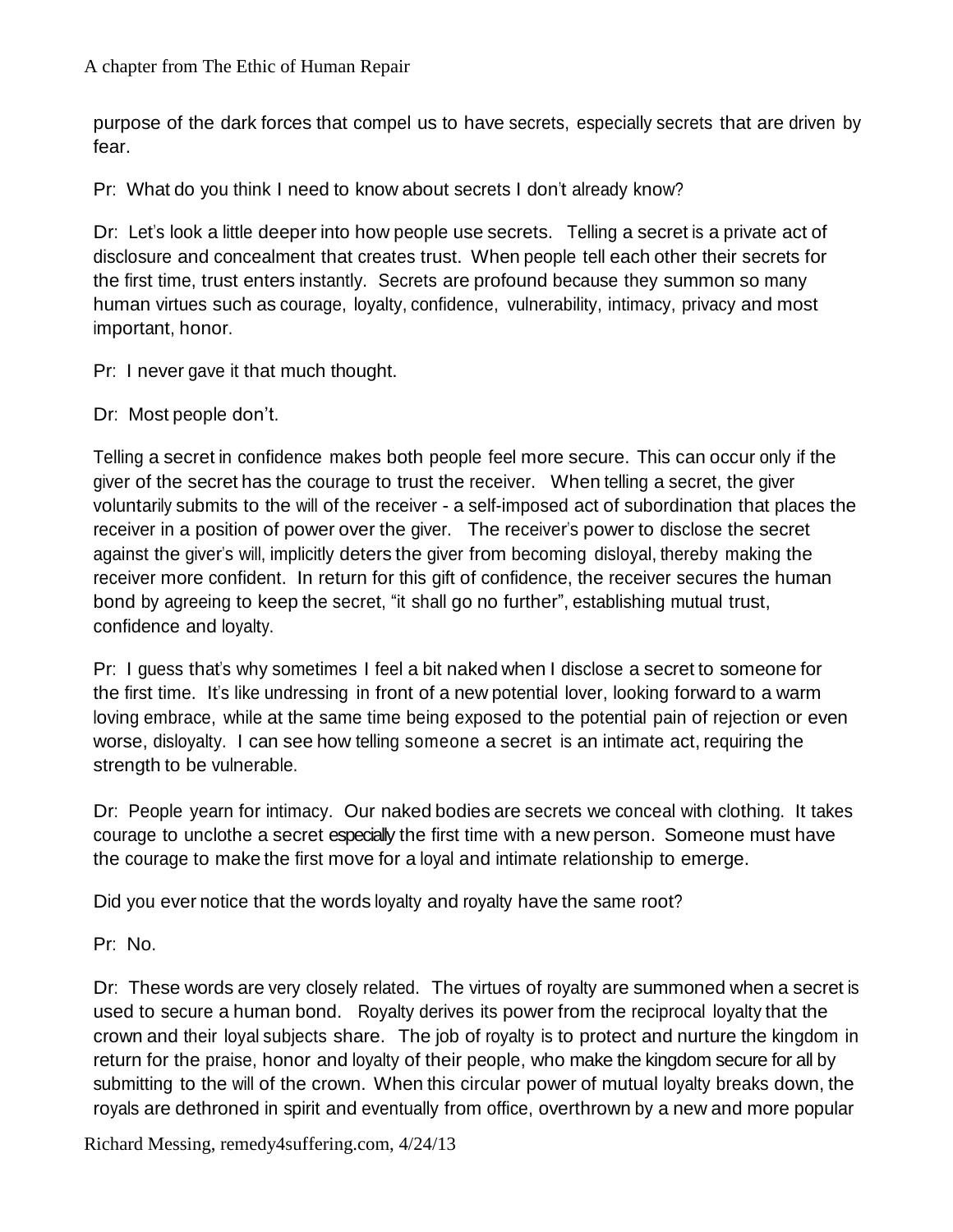regime.

Trust, confidence and loyalty are the royal pillars upon which both personal and national security rest.

Pr: I see why my friends and family were so harsh with me. When they learned that their secrets were no longer safe with me, the loyalty we once shared broke down, so they removed me from their royal inner circle.

Dr: You became a threat to them. It takes courage to reveal a secret to someone who you've never trusted before. It takes courage to make the first move in a relationship with someone who hasn't yet risked disclosing to you one of their secrets. Sharing a secret is an act of human bonding, a private invitation to embrace, paid for with the intimate gift of selfimposed vulnerability. Secrets make people feel safe.

By the same token, some very private people lack inner strength because they can't tolerate being vulnerable. They rarely reveal their secrets but yearn to know the secrets of others. Consequently, they tend to have very few close intimate relationships.

Pr: Are you suggesting the way to build a more trustful world is for everyone to tell secrets to each other? That can't be right because if everyone knows everyone else's secrets, the secrets would no longer be secret.

Dr: The only reason people keep secrets is to protect themselves from each other. Once the need for protection disappears, so does the need for secrets. A secret is the only thing a person can make appear or disappear instantaneously, a human power most people don't fully appreciate. People are constantly deciding what to disclose and what not to disclose.

Pr: It almost seems counter-intuitive to ever tell anyone a secret, because a secret becomes less of a secret as more people know the secret? It is ironic that people both keep secrets and tell secrets for exactly the same reason, to feel more secure. It is as though a secret is a traded security with intrinsic value, a kind of currency used for exchanging the royal assets of trust, confidence and loyalty.

Dr: It's sad we still live in a world that makes us feel we need protection from each other.

Pr: This is precisely the reason I stopped keeping secrets; I decided I didn't want to live that way anymore.

Dr: Unfortunately, there are forces in our world that cause us to keep secrets. If we ignore these forces, we will suffer the consequences, as you well know. Let's approach the problem scientifically. Let's try to understand the properties of these disloyal forces so that we can learn how to observe, oppose and defeat them.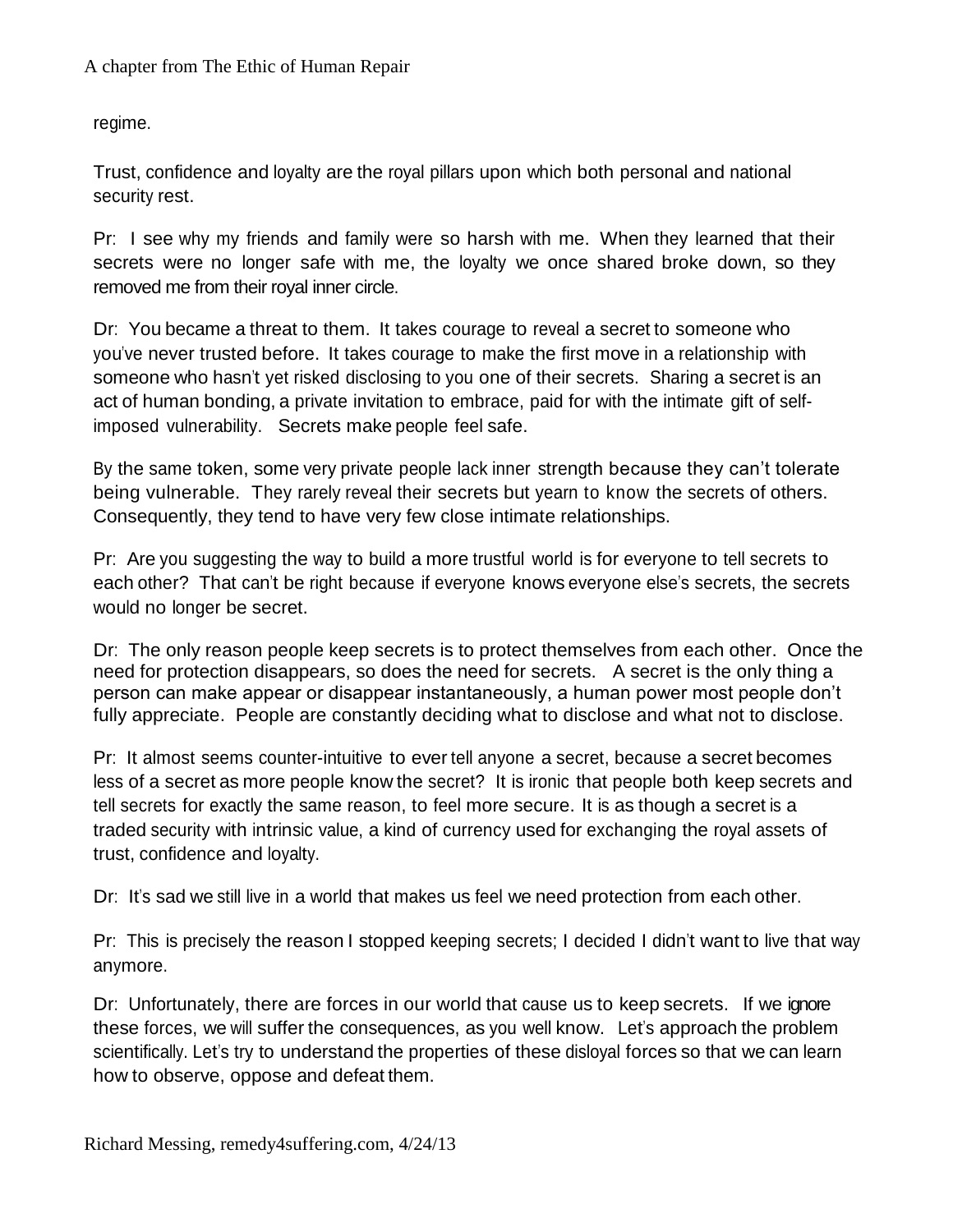Pr: It boggles my mind that we know how to travel to the moon but we can't figure out how to live together in peace. Now that's a mystery.

Dr: I think the reason is relatively simple but the solution is complex. Imagine a world where civilization as a whole does not yet fully understand its own nature, human nature that is. In such a world everyone would lack self-knowledge at least to the extent each person does not understand human nature. In such a world, wouldn't you predict that people would often misperceive, misjudge and unintentionally upset each other, making trust difficult to maintain even among those with good intentions. Since no one fully understands human nature yet, it is a faite comple that our world lacks trust.

Pr: Are you suggesting people should study psychology to solve human problems?

Dr: There is no question everyone needs to learn as much as possible about human nature and the human condition. Psychology is only one perspective. Philosophy and religion have been around much longer and have much more to offer. As the philosophical issues we are discussing become clear, you will be able to see and understand yourself better. When this happens, you will make more accurate observations and more effective decisions. Over time, with proper discipline, you can master yourself to such an extent you will become free of worry and want for nothing.

Pr: But you are a psychiatrist. How can you completely dismiss the field of psychology?

Dr: I'm not completely dismissing psychology, but I understand its limitations. Psychology is a comparatively young field and in its current state is insufficient for understanding and effectively treating human suffering. Our dialogue will be very different than what you would normally expect from a psychotherapist. The vast majority of therapists do not spend their time teaching their clients principles of human behavior in the initial stages of their treatment plan.

Pr: Ok. So what philosophical issues should we talk about first?

Dr: We need to finish understanding secrets before we move on to a new topic.

Pr: I thought we were done with secrets.

Dr: We've learned a lot about secrets but haven't spent much time applying the knowledge to solve your problem. Let's see if we can analyze your situation using what we learned about secrets. Ok?

Pr: I'll try.

Dr: Good. I'm curious why the pain of losing your friends and family relationships didn't discourage you from living a life without secrets? Can you explain that?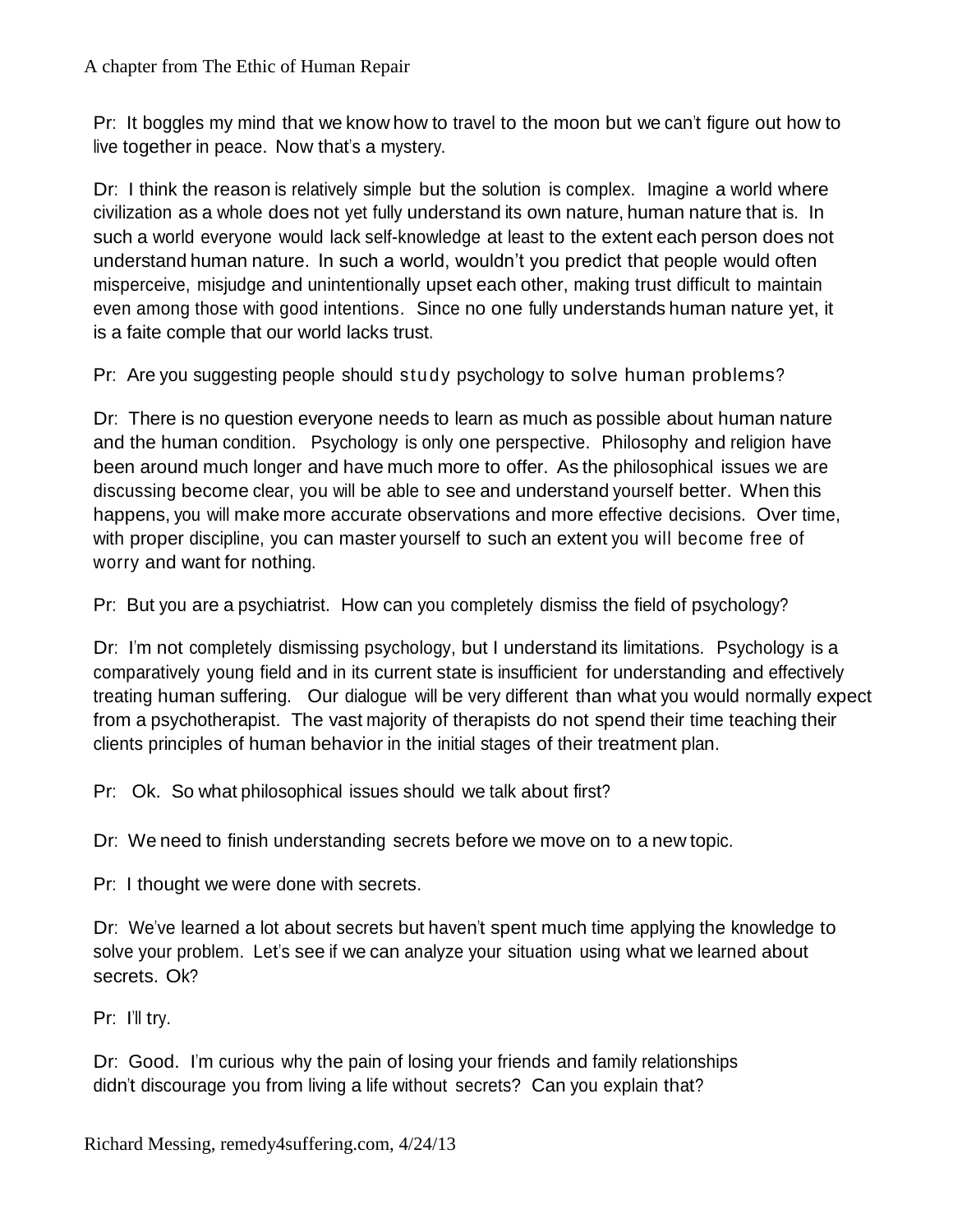A chapter from The Ethic of Human Repair

Pr: I knew from the start I was embarking on an ambitious and potentially difficult mission and that all such missions usually entail ordeals. I had prepared myself intellectually and emotionally for this. Gandhi and Martin Luther King risked themselves for the sake of mankind. I certainly don't consider myself in their league, but these great men demonstrate that great missions sometimes require taking risks.

Dr: It sounds like you are prepared to sacrifice a lot to accomplish your mission.

Pr: Yes. Since a utopia, by definition, has everything a person needs, a person should be willing to sacrifice almost anything to achieve utopia.

Dr: Even your marriage, your security and your freedom.

Pr: Perhaps I have gone too far.

Dr: I believe you have one thing remaining worth sacrificing that will repair your life and move you one step closer to making the world more trustful.

Pr: Let me guess - my mission? You want me to sacrifice my mission - to stop pursuing a more trustful world?

Dr: No, not your mission; you have a great mission. I would never ask you to give that up. I

recommend you sacrifice your unwillingness to keep secrets.

Pr: No one is going to force me to keep secrets.

Dr: A human being can't force you to keep secrets but the human condition can and actually is. You need to accept the fact that you don't have a free choice in this matter. There are forces that require you to keep secrets in order for you to survive as a normal person in this world. Aren't you forced to breathe, to eat and to go to the bathroom?

Pr: Yes.

Dr: Do these forces bother you?

Pr: Not really. .

Dr: You breathe, eat and go to the bathroom to survive. I recommend you add keeping secrets to your list.

Look at it this way. Instead of keeping his identity a secret, had the thief disclosed his identity to you by admitting he was a thief, would you have disclosed your identity and banking information to him?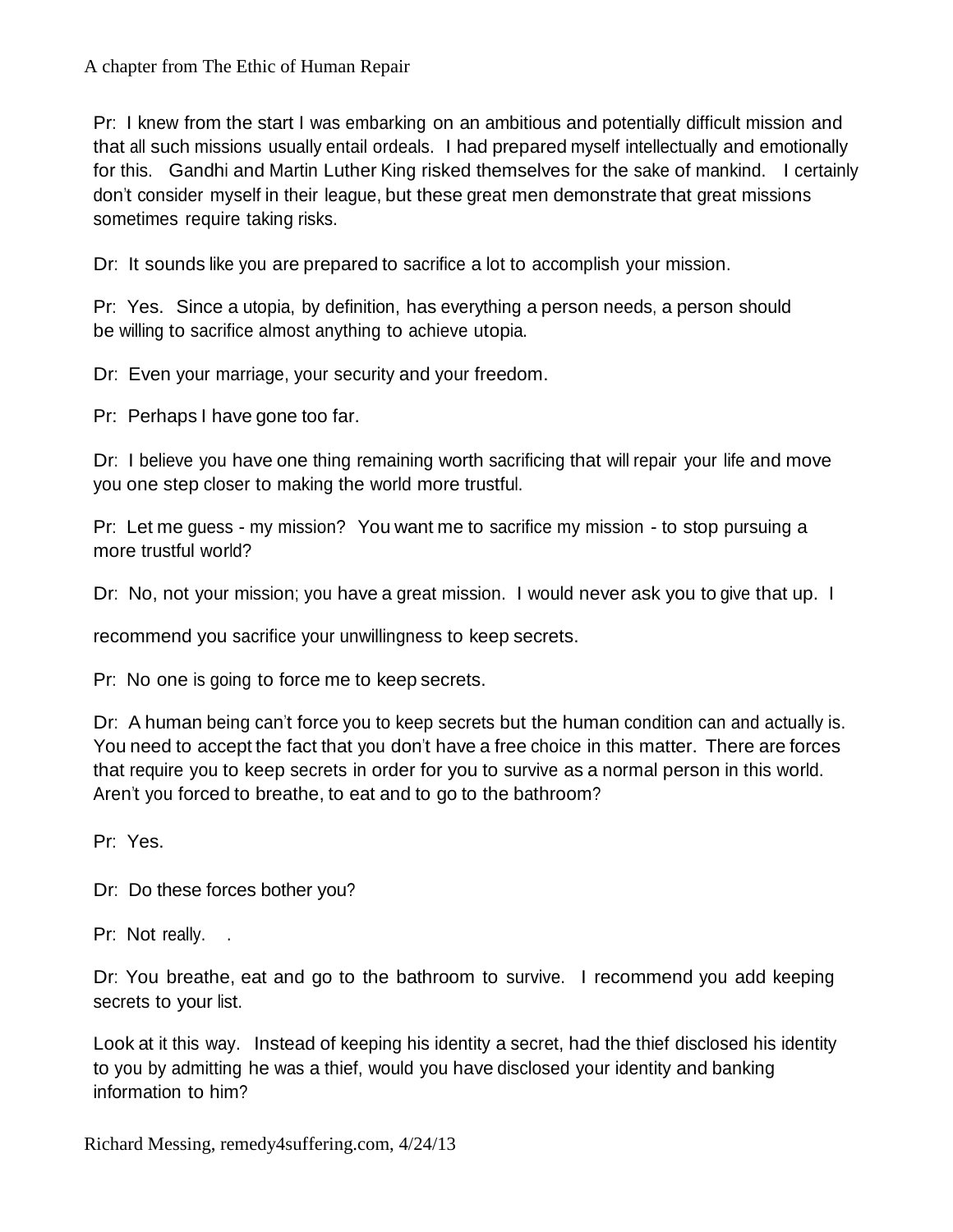Pr: That's not a fair question because thieves, by definition, never disclose their identity – their business depends on maintaining that secret.

Dr: Precisely, and for the same reason people need to keep secrets to protect themselves from thieves.

Pr: I knew the stranger might be a thief, but I chose to trust him. Had I known the stranger was a thief, I would have given him my ID only after making a serious attempt at converting him, which is what my mission is ultimately about anyway– converting a disloyal corrupt world into one which is truly loyal and royal.

Dr: I can imagine in an ideal world where secrets are not necessary, it would never occur to anyone to conceal their identity – there would be no reason to do so. By the same token, if the value system of the prevailing society considered secrets taboo, then people would never lie about anything because a lie is itself a secret. In such a world, keeping anything secret would be considered dishonest unlike in our world where secrets are normal, necessary and condoned.

Did you ever discover how the thief learned about your no-secret status?

Pr: I still don't know. I really can't blame anyone because whoever disclosed my no-secret had the right to assume I wasn't keeping it secret.

One day a seemingly nice person who I had never met, approached me in the supermarket and asked me if I was the person who didn't have any secrets. I said yes. That's when he asked me for my banking information. I immediately realized he could sell the information to someone else or steal all my money himself. I politely asked him not to. He said the only reason he asked me for my banking information was just to test if I really didn't have any secrets. He said he thought the idea of not having secrets was fascinating and he wanted to see if such a person really existed. He said not to worry, he wouldn't misuse the information.

Dr: Why didn't you rush to the bank to move your money into other accounts?

Pr: Had I done so, the new bank accounts would have become my next new secret. Anything I would have done to hide the money would have constituted a secret. My only choice was to trust the stranger.

Dr: Didn't you anticipate a thief might try to rob you?

Pr: I've been rich for so long, it just didn't occur to me that someone could wipe me out this way, nor could I image ever needing money. I guess I was naïve.

Dr: That must have been a rude awakening.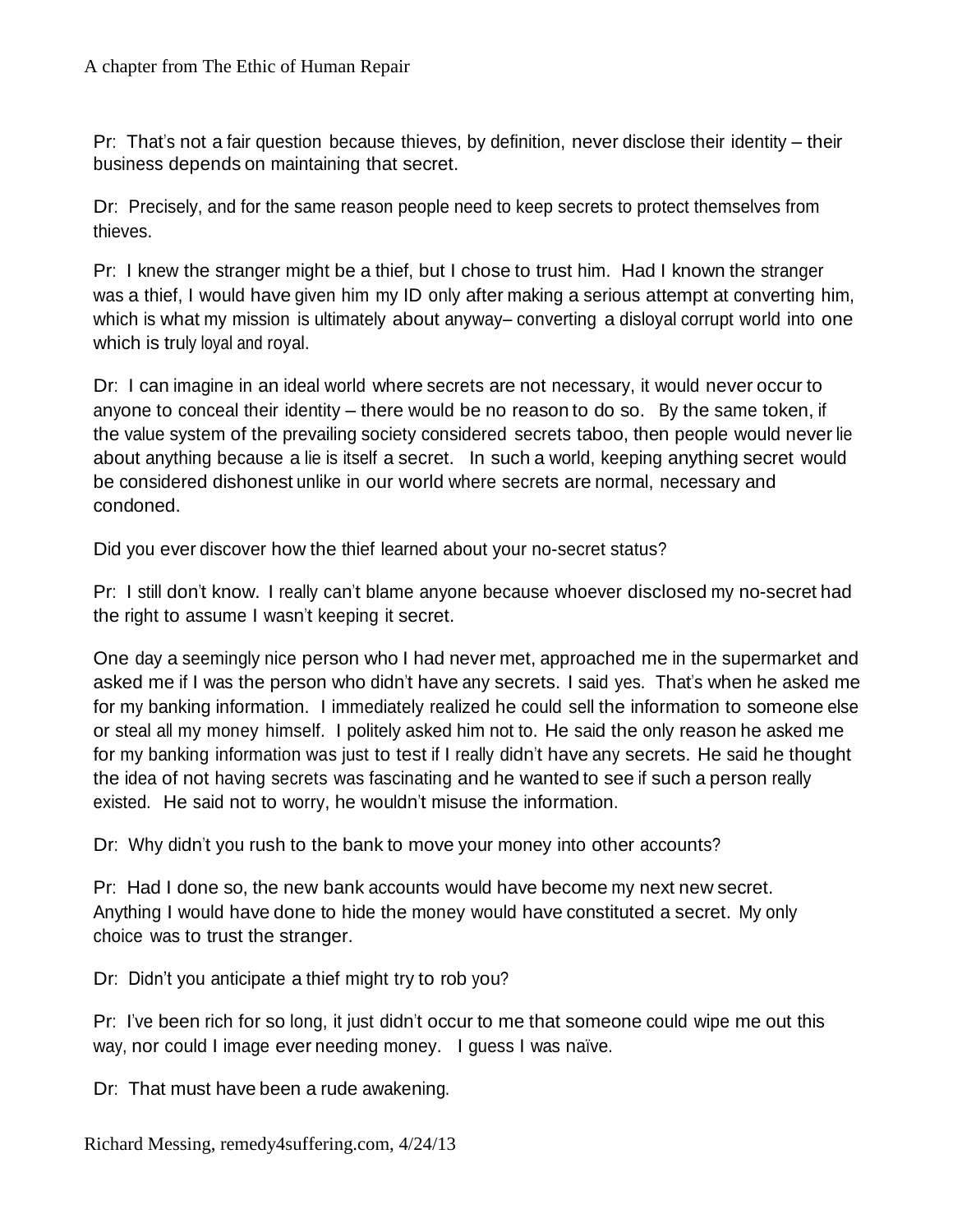Pr: I still find it hard to believe. As you can imagine, my wife was furious with me. So then I tried to find a job, but every company that interviewed me wanted me to sign a non-disclosure agreement. When I told them I didn't keep secrets, the interviews always ended abruptly. I quickly realized employers would not hire someone who couldn't promise to protect the company's trade secrets, understandably so. When I told this to my wife, she tried to convince me to give up my humanitarian quest for a world devoid of secrets. But when I refused, she committed me to this mental hospital and filed for divorce.

Dr: Your wife probably saved your life. You're lucky she didn't leave you homeless. At least in here you are safe and you can learn a few things that might help you be more successful at whatever you want to do with your life. I think it is safe to say that if you want to change the world, you need to be in-the-world instead of confined to a mental institution.

Pr: I don't want to live here but I won't lie to get out. I think you want me to say I have secrets even though I really don't. I won't lie because lying will cause me to have a new secret.

Dr: Did it ever occur to you that you might have secrets you don't know you have?

Pr: What are you talking about? You can't keep a secret from yourself? That is logically impossible. Isn't it true a secret is only a secret if someone says it is and therefore a person always knows what secrets they have?

Dr: Actually, what you just said is a common but incomplete understanding of what secrets are. What you said is true only for a certain class of secrets. A secret is information that is concealed for some purpose whether or not the purpose is known. There are two classes of secrets: conscious secrets and unconscious secrets. Conscious secrets are perceived under the control of the person who harbors the secret. In stark contrast, unconscious secrets are secrets that control a person without them knowing.

If I can demonstrate that you have secrets you don't know you have, then you can tell people you have secrets even though you don't know what they are. This will stop you from telling people you don't have secrets which is what landed you in the hospital in the first place.

Pr: If I don't know what the secrets are, how do I know I have them?

Dr: To answer this question, first you need to learn what an unbreachable decree is.

Pr: What's that?

Dr: An unbreachable decree is a statement that can never be used to conceal the truth. For example, the statement, "I am alive", is always true because only a living person can say it. The statement, "I have secrets", is also always true, because a lie entails a secret. Therefore, the statement, "I have secrets" can never be a lie.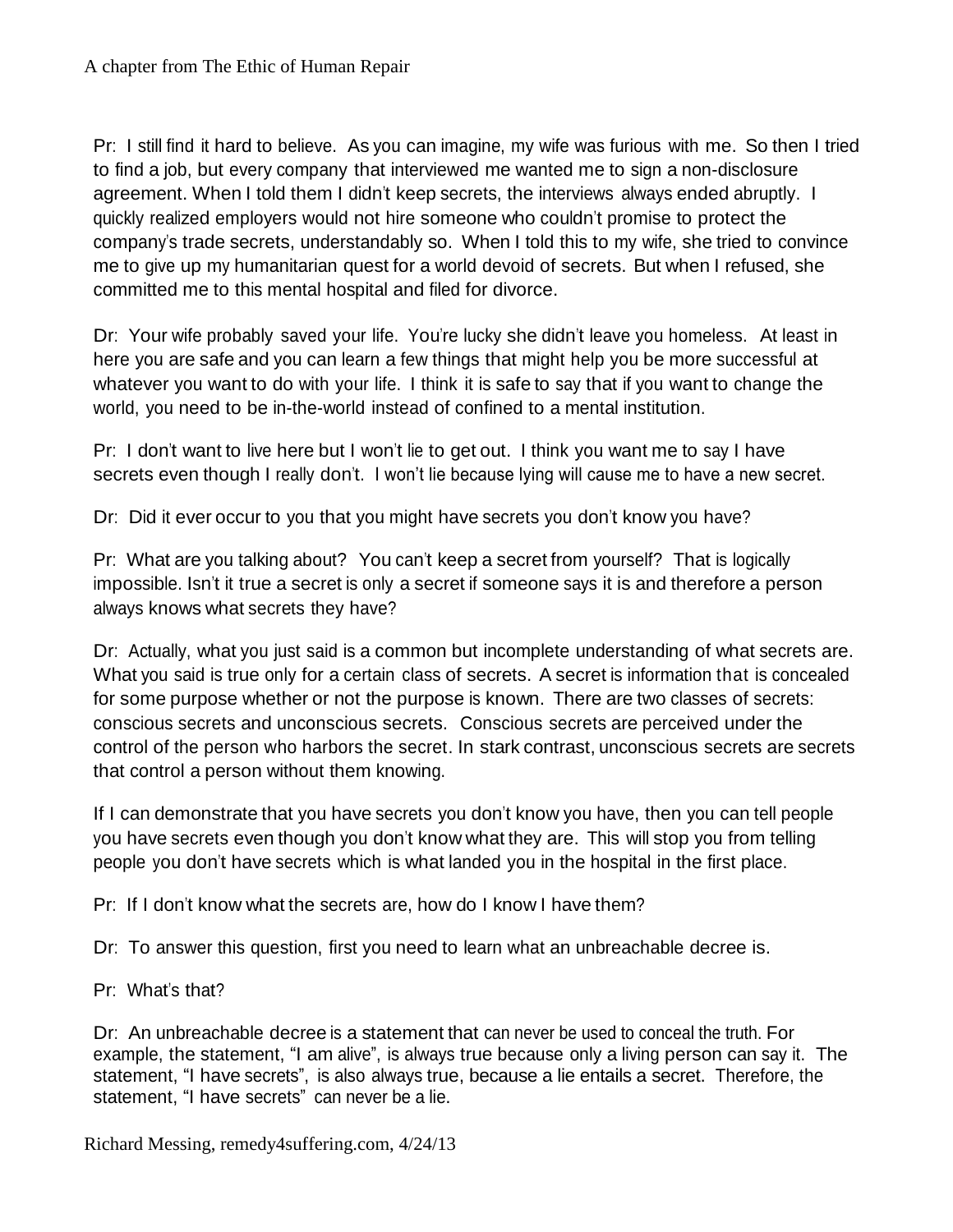Pr: Did you just say the statement, 'I have secrets', can't be a lie.

Dr: That's correct. If someone says they have secrets, it must be true.

Pr: That's strange. I thought you can lie about anything. I thought free will makes it possible to lie about anything. Does this mean we don't have free will?

Dr: No. Everyone has free will, however most people mistakenly believe they are exercising their will freely at all times often when they are not. This is a common misconception and the source of much unnecessary suffering.

Pr: Earlier you said that a secret is something purposefully concealed. How can I purposefully conceal a secret I don't know I have?

Dr: You can't, but your body can. The body operates on its own, in case you haven't

noticed. Do you know who Sigmund Freud is?

Pr: He's a famous psychiatrist.

Dr: That's correct. Freud discovered the unconscious. It became his most important contribution to the field of psychotherapy. Simply put, the unconscious is the term that refers to the hidden secrets a person is unaware they possess. In other words, the unconscious consists of all the knowledge and forces that exist inside of a person they do not know they have.

Pr: If I'm not aware of these hidden secrets, what good does it do me to know I have them?

Dr: First of all, if secrets in your unconscious are influencing your behavior and you are not aware of it, you are being controlled like a puppet. This could explain why a person has chronic personal problems they are unable to solve.

On the other hand, if you learn that you have an unconscious, then you can attempt to observe the effect your unconscious has on you even though you don't yet know its purpose. If you can observe something, you then have the opportunity to study it and choose how to interact with it and by so doing, eventually understand and defeat it.

Pr: Someone once told me they knew there wasn't anything in their unconscious that had a negative influence on their behavior. Is it possible to know this about yourself?

Dr: Impossible to know such a thing. That person must not understand the definition of the unconscious. By definition, a person cannot be conscious of the content of their unconscious in the present – this is a contradiction in terms. One can only become conscious of what was in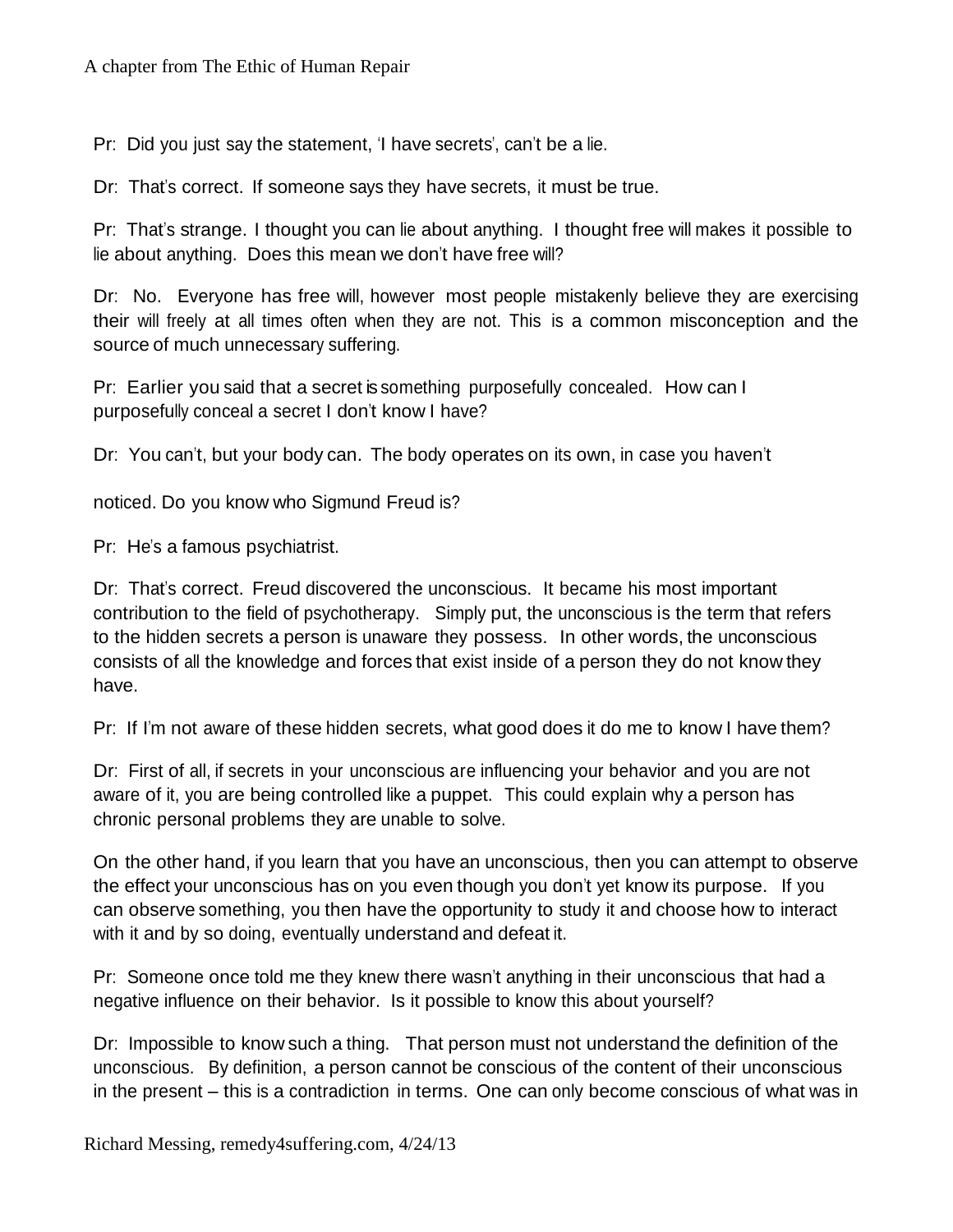their unconscious from the past - a person cannot directly observe their unconscious in the present. Only through memory recall can a person trace how the forces in their unconscious influenced their past behavior. Then with this knowledge and a proper understanding of how the unconscious works, a person may be able to discern the psychological forces, the hidden secrets responsible for their chronic personal problem. When an insight of this magnitude occurs, the pernicious psychological forces self-destruct; the symptoms clear up and in their place settles a wonderful sense of freedom and well being.

Pr: Your description of the unconscious seems to imply that it is a refuge for malicious psychological forces that cause a person to suffer? Are there any benefits to the unconscious, or is it only a source of suffering?

Dr: That's an excellent question. The unconscious has the potential to be both harmful and helpful, a blessing or a curse. I want to fully explain this to you starting the next time we meet because the answer to this question is what you need to know to get out of the hospital. The answer will explain why people have chronic personal problems and once you understand this, you should then see a much more effective way to make the world more trustful. You will start keeping secrets again and more importantly, you will see why repairing the human condition requires a person to have one foot in the old world and one foot in the new. To cause a transformation of such magnitude, one must live within a paradoxical gap, which in your case is the ironic necessity to keep secrets in order to bring about a world where secrets are unnecessary.

Without going into too much detail now, consider the following. There was only one time in human history when there were no secrets. Can you guess when that was?

Pr: I assume in the very beginning.

Dr: Yes. The only time in human history when there were no secrets was in the Garden of Eden where Adam and Eve lived. Do you know the Garden of Eden story?

Pr: Not entirely.

Dr: Remember you said how sometimes you feel somewhat naked when you tell someone a

secret?

Pr: Yes.

Dr: Adam and Eve were always naked and had no secrets until that fateful day when everything went wrong. Do you remember what happened?

Pr: Didn't they make a mistake and try to cover it up?

Dr: That's right. A friendly serpent convinced them to eat from the Tree of Knowledge of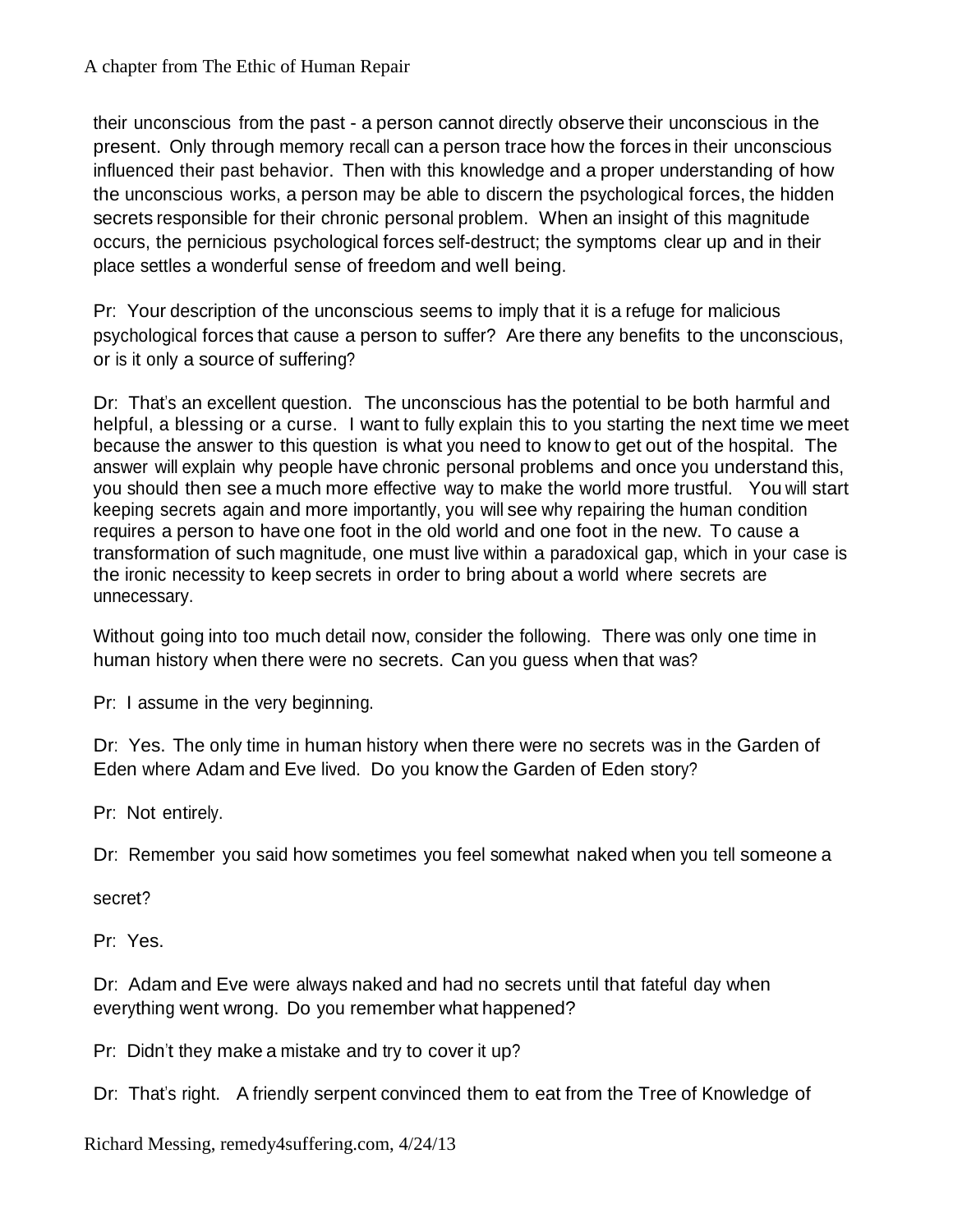#### A chapter from The Ethic of Human Repair

Good and Evil, even though G-d commanded them not to. Immediately upon consuming knowledge from the forbidden tree they noticed for the first time that they were naked and that it was bad. Fearful that G-d would disapprove of their nakedness and punish them for disobeying, they tried to keep their mistake secret by covering their exposed bodies and hiding from G-d, a classic case of folly.

Pr: Anyone who thinks they can hide from G-d must be very confused. Even if there is no G-d, a G-d fearing person must be confused if they think they can hide from their G-d.

Dr: I agree. There are two lessons from the Garden of Eden story I want to briefly touch upon today.

First, you must be very careful who and what you listen to, including yourself. People have all sorts of ideas about how the world works and we each think our ideas are very reasonable and appealing. So we listen to the voice in our head as if that voice is an authority. The serpent represents the friendly enticing voice in our head to which we love to listen, without considering the possibility that what may lie in wait behind the voice is the enemy.

Secondly, a person needs to be very careful what knowledge they consume. If the source of knowledge is flawed like the Tree of Knowledge of Good and Evil, then in ignorance a person may learn something false and unwittingly believe it is true. Common sense tells us that false knowledge is potentially very harmful, leading a person down a dark road destined for suffering. False knowledge has the status of an imperceptible unconscious secret.

Pr: If a person doesn't know whether their unconscious contains false knowledge, then how can anything be done about it?

Dr: There is a way to defeat false knowledge, but it is too late to get into that subject today. In the few minutes remaining, I'd like to know what you got out of our discussion today. Did you learn anything useful?

Pr: I definitely learned something but I'm not sure yet how useful it is.

Dr: Ok. What did you learn?

Pr: I learned that in order to feel more secure, people use secrets to solicit loyalty from each other and to build intimate relationships.

Dr: Good. What else?

Pr: I learned it is human nature to have secrets that are hidden in our unconscious. Some of these hidden secrets cause suffering, but how and why this happens I don't fully understand yet.